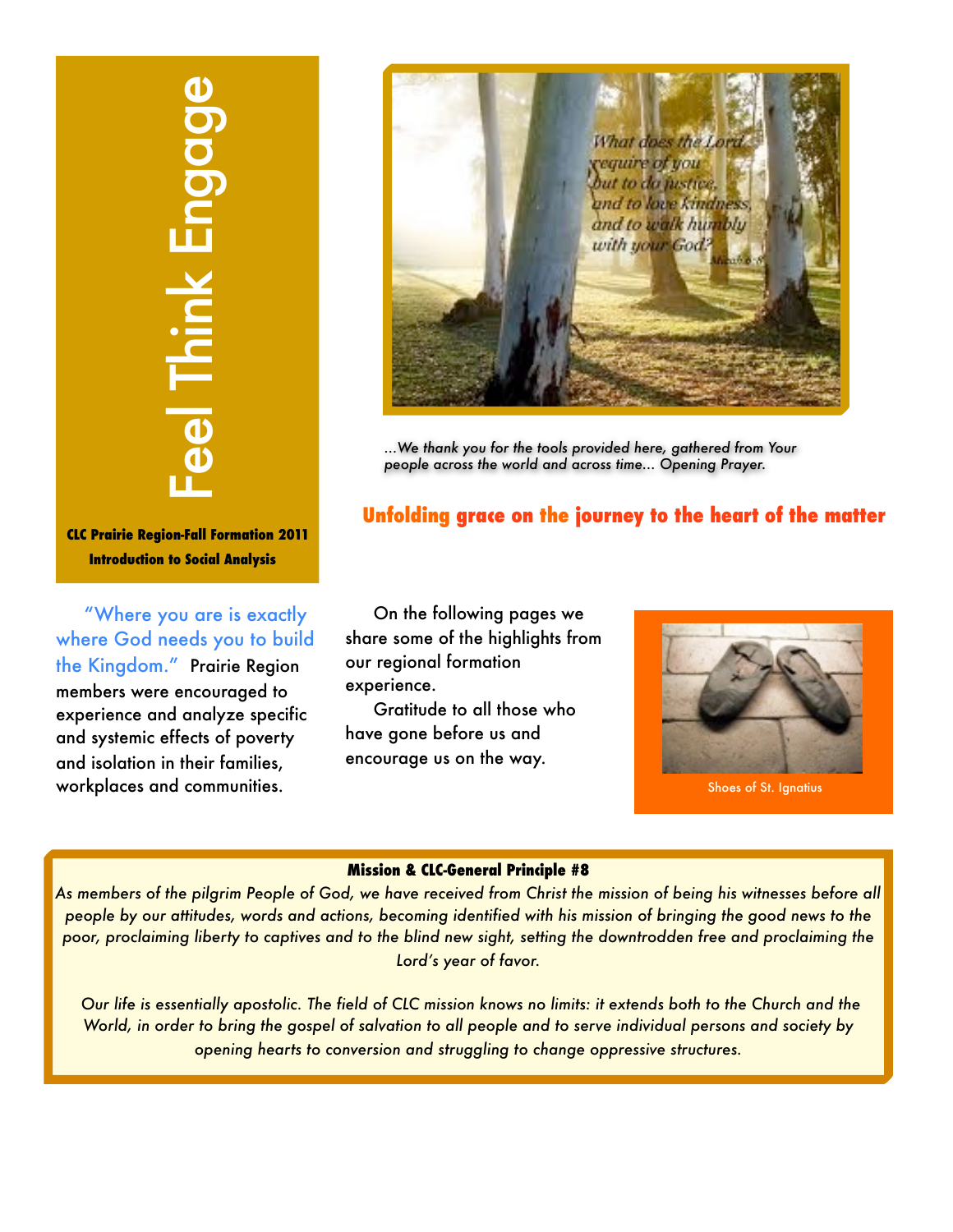

## A few words on our Fall 2011 formation process

Following our Regional Assembly, group guides and coordinators proposed that our Fall 2011 formation evening support engagement in the Regional vision and focus on mission skills, specifically, deepening discernment through a more thorough awareness of social analysis skills.

Building on the positive responses to the 2010 Fall formation session, reflection and resource material was provided well in advance. Group guides and coordinators encouraged and supported reflection and resource review in each group.

#### Resources

Resources were compiled from CLC Leadership Formation Encounter modules as well as material from the book, *Social Analysis, Linking Faith and Justice.* Copies of the resource compilations are available from Mariette Ternowski [marietteternowski@mymts.net](mailto:marietteternowski@mymts.net)

 Next Steps on the Way

Following Regional evaluation additional social analysis resources will be available for group use.

#### **Group Guide & Coordinators' Peer Group**

This peer supervision group meets 4 times a year to support formation of CLC groups and regional leadership.

#### **Next GGC Meeting-November 17 Focus**

- •Formation project evaluation
- •CLC Stages of Development- Stage One-link:

[http://www.cvx-clc.net/l-en/](http://www.cvx-clc.net/l-en/documents/Formation_Supplement-Tables_ENG.pdf)

[documents/Formation\\_Supplement-](http://www.cvx-clc.net/l-en/documents/Formation_Supplement-Tables_ENG.pdf)

- [Tables\\_ENG.pdf](http://www.cvx-clc.net/l-en/documents/Formation_Supplement-Tables_ENG.pdf)
	- Group Guide & Coordinator **Mentoring**

# Prairie Region Formation History

#### **Regional Formation Workshops & Resources (2004-2011)**

- Communal Discernment-September 2004-Spiritual Exercises, Morris & Olsen-*10 Movements of Discernment*
- Leadership-October 2004-CLC Leadership Manual & *Heroic Leadership* by C.loney
- Visioning-February 2005-*Ignatian Invitation; Remember & Imagine*-David Fleming SJ
- Individually Directed Retreat Day-October 2005
- Examining CLC Commitment-Lakeshore Retreat-July 2006-Atlantic Resource
- Group Guide Workshop-January 2007- Elaine & Peter Regan-Nightingale
- Communal Discernment Saturdays-February 2007
- Examining Commitment in CLC-Lakeshore Retreat-July2007-Atlantic Resource
- Leadership Formation Encounter (LFE) April 2008-Lois Campbell, Gilles **Michaud**
- Communal Apostolic Discernment Workshop (CAD)-January 2009-Peter Bisson SJ
- Listening Workshop & Skype with Thunder Bay-October 2010- LFE **Resource**
- Fall 2011 Formation Project & SKYPE with Thunder Bay-Discerning Mission-Social Analysis Skills and Practice-LFE Resource & *Social Analysis Linking Faith and Justice* by Peter Henriot and Joe Holland



Want to connect with the Spiritual Directors' Community at St Ignatius, Winnipeg? click on the link below [http://web.me.com/ruthchipman/](http://web.me.com/ruthchipman/St_Ignatius_Spiritual_DirectorsCommunity_Winnipeg/About_The_Spiritual_DirectorsCommunity.html)



As Prairie Region CLC we are called as groups and individuals to connect and collaborate with marginalized people, the Society of Jesus, First Nations, and others challenging the root causes and effects of isolation and poverty. For the greater glory of God-*Discern Send Support Evaluate*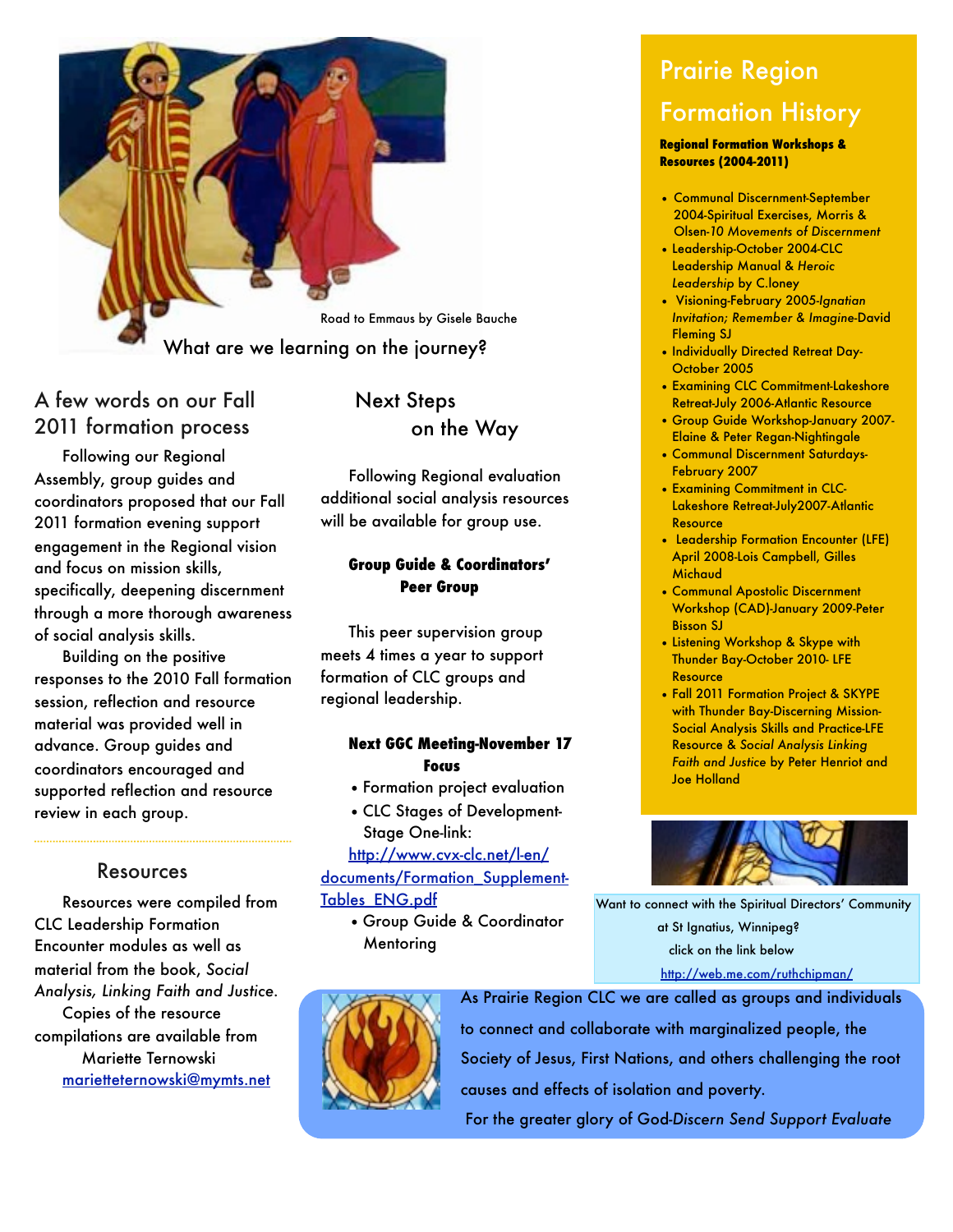# Feel Think Engage **Together**

Feel Think Link to Peace Prayer by John Foley SJ performed by Steve Bell [http://www.youtube.com/watch?](http://www.youtube.com/watch?v=0kMEXWpfwmI)

[v=0kMEXWpfwmI](http://www.youtube.com/watch?v=0kMEXWpfwmI)

# Sharing the feeling of our experiences

complexity & joy, joy & sorrow-defied expectation, awareness & lack thereof, inability to see where I fit in, find social injustice in our own lives, do what is in front of you, walk into a situation without expectations, hope, enlightenment, desire to give, thoughtful and heartfelt giving, desire to serve inside and outside the home, prioritize our giving, spiritual renewal retreat, joy & frustration, new awareness, it takes time, surprise at others' capacity to show love, reflection of God's love, amazement in our capacity, joy & sorrow around a place of belonging & support

# Sharing the heart of the matter

softening your heart, change within us-softening our hearts, responding with love & respect, accepting our limits, compassion for self and others, heart for compassion and hospitality, need for personal patience, helping the vulnerable in your own home, diversity of gifts and ways of serving, generosity of time and talents, responding when sad, forging ahead in the midst of apathy, being is just as important as doing, acceptance and self acceptance, called to be in the Lord vrs doing for the Lord, trusting in God's driving skills we are the car, love revealed in the quality of our responses, let God do the work of directing

#### Engaging reality together as Prairie Region

 quality & nature is important, I am in you & you are in me, creating space for prayerful contemplation, take me as I am, Lord, supporting one another in our communities where we are-not judging-including ourselves, quality of our interactions determines outcomes, be open and respond-coming from a faith point of view, be more objective at the start in our hearts (before we become subjective), affirm and build each other up in our community, God is at work even if we can't see the bigger picture, micro- macro level of equal importance, mission at home before outside, gift of self is the essence of mission, Prairie Region-walk

 humbly with our God-love tenderness and mercy, be curious about the "others"-first nations & be with them where they are, CLC reveals shared humanity & dignity, be patient because the journey takes time, Prairie Region-support & encourage each member-it is a long journey, its a journey-no short term gratification-be patient-no short easy answers, personal freedom & full human development, carry one another's burdens, Galatians 6.2